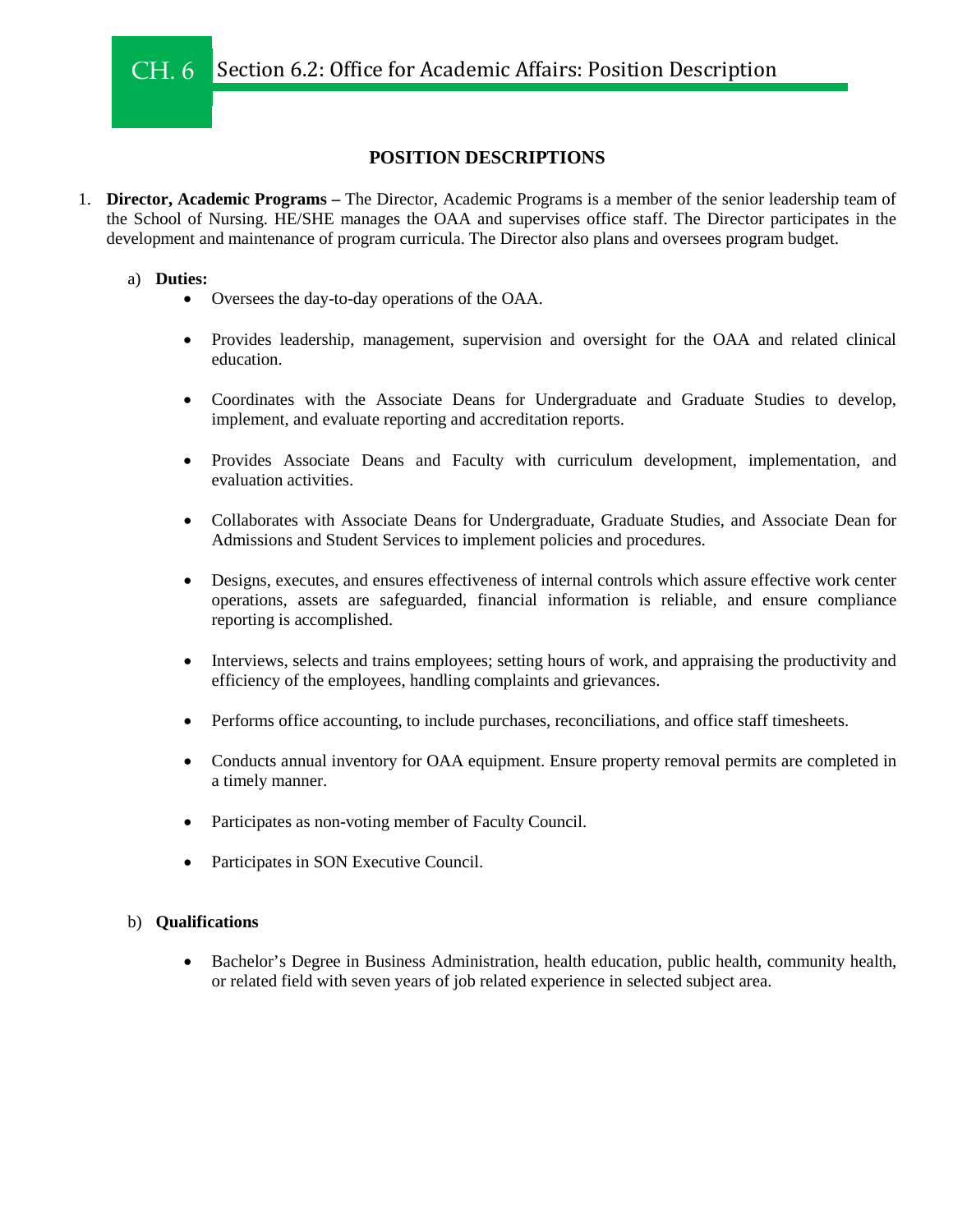#### Section 6.2: Office for Academic Affairs: Position Description CH. 6

2. **Associate Dean for Graduate Studies:** The Associate Dean for Graduate Studies (ADGS) is a member of the senior leadership team of the School of Nursing. He/she is responsible for the oversight of the MSN, PhD and DNP programs and reports directly to the Dean. The Associate Dean provides transformational leadership in the educational mission of the school. The ADGS demonstrates firm and strong commitment to faculty, staff, and student participation in the governance of the school. Commitment to interdisciplinary and inter-institutional collaborative efforts is evident. The ADGS is part of the team to develop, implement, and evaluate academic programs. The Associate Dean is responsible and accountable for the daily implementation of the SON strategic and the Total Program Systematic Evaluation Plan (TPSEP) in order to ensure academic integrity and fidelity of the program, to coordinate faculty and student activities in support of the program and recommend allocation of resources provided for the program.

# a) **Duties:**

- Leads the faculty to ensure compliance with accreditation and regulatory reports.
	- i. Ensures integration of professional organization standards as well as state and nationals standards for program quality including all regulatory and credentialing.
	- ii. Directs and executes the development of multiple periodic reports on the Graduate Program to internal and external groups, including and professional accrediting bodies.
- Participates and oversees the development of curriculum and programs.
- Oversees the implementation of the Graduate Program, ensuring adherence to academic policies and standards.
- i. Meets regularly with the faculty to support them.
- ii. Coordinates with administrative program coordinator to create effective course scheduling.
- iii. Meets with faculty and students, as needed, to interpret educational policy.
- iv. Participates as a non-voting member of the Committee on Graduate Studies
- Oversees the evaluation of the Graduate Program.
- i. Oversees completion of evaluations for the School's courses, programs of instruction, and teaching faculty.
- ii. Communicates the results of those evaluations to accountable parties.
- iii. Reviews and updates the Total Program Systematic Evaluation Plan.
- iv. Oversees action plan implementation as a result of QI processes.
- v. Ensures the development and implementation of the plan for evaluation of the designated program including defined evaluation criteria and the processes identified in the SON Strategic Plan and Total Program Systematic Evaluation Plan.
- vi. Ensures ongoing program improvements based on evaluation results and emerging trends in nursing education and healthcare delivery.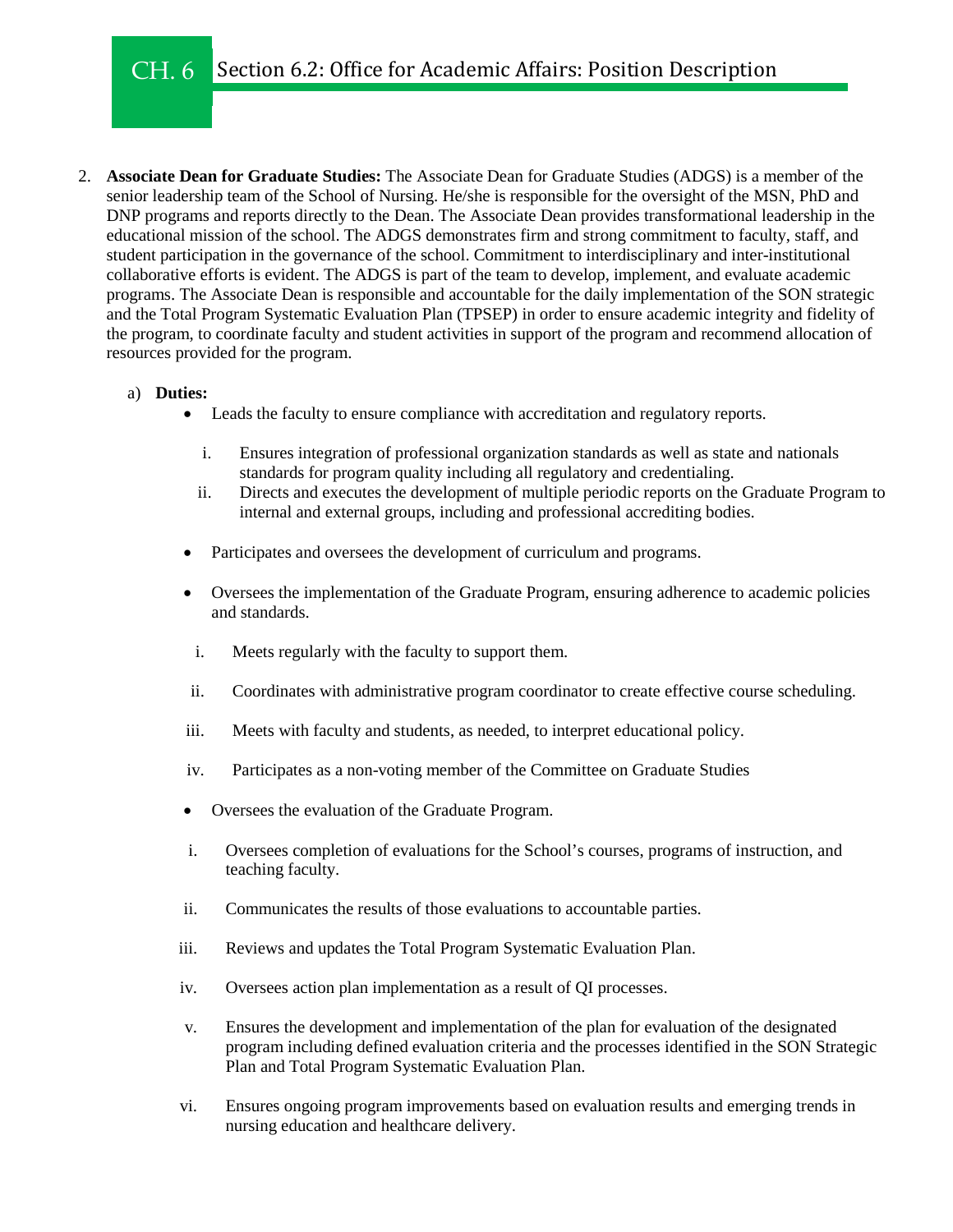#### Section 6.2: Office for Academic Affairs: Position Description CH. 6

- Responsible for resources development and allocation in support of the Graduate Program. Seeks financial resources to accomplish academic mission.
	- i. Assists in developing the School's strategic agenda, particularly related to the Graduate Program.
	- ii. Contribute to the development of faculty as effective teachers
- Implements curricular innovations with faculty and other constituents as appropriate
- Fosters academic partnerships and works with faculty, staff, and clinical agency liaisons to monitor semester scheduling for accuracy, clinical placements, and course sequencing consistent with national standards.
	- i. Works with appropriate persons at clinical agencies to ensure students' learning experiences are congruent with best practices.
- Works closely with the Office of Admissions and Student Services to increase student access to education within the program by facilitating best evidence used for developing admission criteria and participating in recruitment activities.
	- i. Fosters a diverse student body inclusive of the review of applicants and student files for course placements and verification of course equivalencies for the Graduate Program.
	- ii. Provides input to the Associate Dean for Admissions and Student Services in setting annual program enrollment targets for new admissions.
	- iii. Projects trends in student enrollment, progression, and graduation for the Graduate Program and communicates to the SON Executive Team.
	- iv. Works closely with the Student Success Center to enhance student achievement.
- Provides input into the development of an annual budget to the Director of Academic Programs to facilitate programmatic goals.
- Facilitates appropriate advisor/mentor matches as needed.
- Facilitates the students' academic grievance process.
- Represents the SON and the Graduate Program at internal and external entities.
	- i. Assigns faculty and collaborates with Vice Deans.

### c) **Qualifications:**

• Qualified candidates will be doctorally-prepared, eligible for appointment in the senior ranks, have a history of experience in nursing education and progressive leadership responsibility in academic administration and history of productivity in nursing scholarship.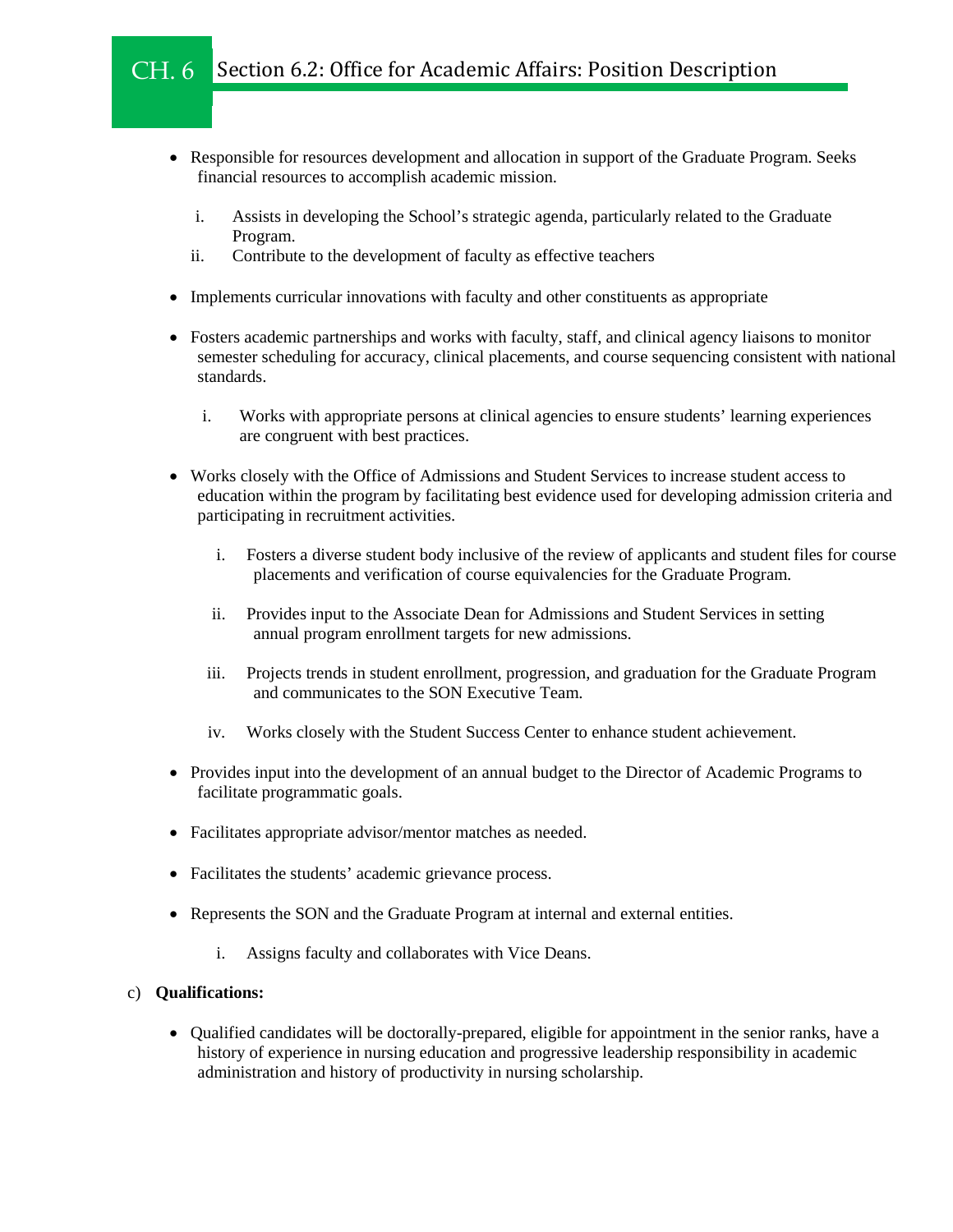# CH. 6

- 3. **Associate Dean for Undergraduate Studies:** The Associate Dean for Undergraduate Studies (ADUS) is a member of the senior leadership team of the School of Nursing. He/she is responsible for the oversight of the BSN program and reports directly to the Dean. The Associate Dean provides transformational leadership in the educational mission of the school. The ADUS demonstrates firm and strong commitment to faculty, staff, and student participation in the governance of the school. Commitment to interdisciplinary and interinstitutional collaborative efforts is evident. The ADUS is part of the team to develop, implement, and evaluate academic programs. The Associate Dean is responsible and accountable for the daily implementation of the SON strategic and the Total Program Systematic Evaluation Plan (TPSEP) in order to ensure academic integrity and fidelity of the program, to coordinate faculty and student activities in support of the program and recommend allocation of resources provided for the program.
	- a) **Duties:**
		- Leads the faculty to ensure compliance with accreditation and regulatory reports.
			- i. Ensures integration of professional organization standards as well as state and national standards for program quality including all regulatory and credentialing requirements.
			- ii. Directs and executes the development of multiple periodic reports on the Undergraduate Program to internal and external groups, including the regional and professional accrediting bodies.
		- Participates and oversees the development of curriculum and programs.
		- Implements curricular innovations with faculty and other constituents as appropriate.
		- Oversee the implementation of the Undergraduate Program, ensuring adherence to academic policies and standards.
			- i. Meets regularly with the faculty to support them.
			- ii. Coordinates with administrative program coordinator to create effective course scheduling.
			- iii. Meets with faculty and students, as needed, to interpret educational policy.
			- iv. Participates as a non-voting member of the Committee on Undergraduate Studies.
		- Oversee the evaluation of the Undergraduate Program.
			- i. Oversees completion of evaluations for the School's courses, programs of instruction, and teaching faculty.
			- ii. Communicates the results of those evaluations to accountable parties.
			- iii. Reviews and updates the Total Program Systematic Evaluation Plan.
			- iv. Oversees action plan implementation as a result of QI processes.
			- v. Ensures the development and implementation of the plan for evaluation of the designated program including defined evaluation criteria and the processes identified in the SON Strategic Plan and Total Program Systematic Evaluation Plan.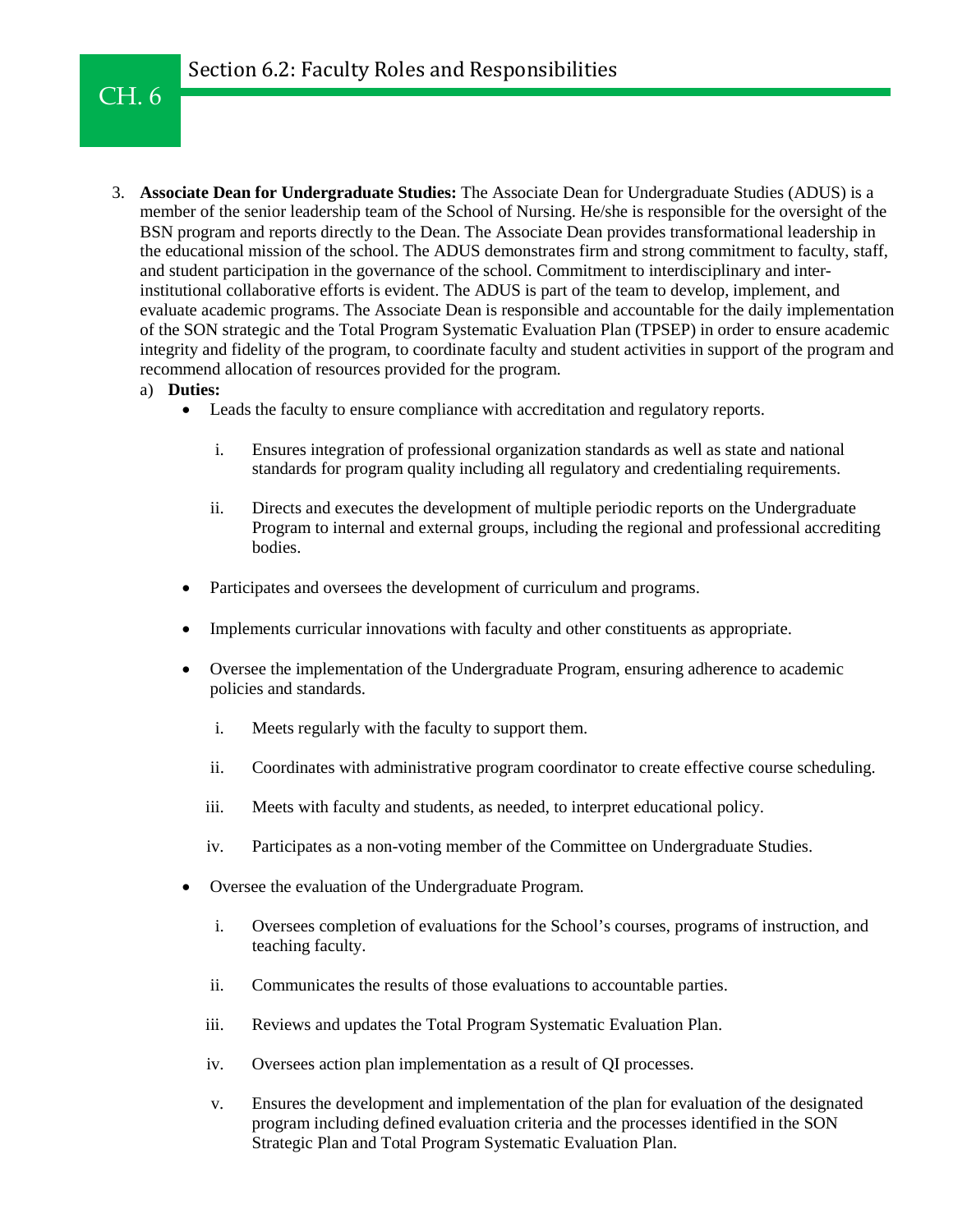- vi. Ensures ongoing program improvements based on evaluation results and emerging trends in nursing education and healthcare delivery.
- Responsible for resources development and allocation in support of the Undergraduate Program. Seeks financial resources to accomplish academic mission.
	- i. Assists in developing the School's strategic agenda, particularly related to the Undergraduate Program.
	- ii. Contribute to the development of faculty as effective teachers.
- Fosters academic partnerships and works with faculty, staff, and clinical agency liaisons to monitor semester scheduling for accuracy, clinical placements, and course sequencing consistent with national standards.
	- i. Works with appropriate persons at clinical agencies to ensure students' learning experiences are congruent with best practices.
- Works closely with the Office of Admissions and Student Services to increase student access to education within the program by facilitating best evidence used for developing admission criteria and participating in recruitment activities.
	- i. Fosters a diverse student body inclusive of the review of applicants and student files for course placements and verification of course equivalencies for the Undergraduate Program.
	- ii. Provides input to the Associate Dean for Admissions and Student Services in setting annual program enrollment targets for new admissions.
	- iii. Projects trends in student enrollment, progression, and graduation for the Undergraduate Program and communicates to the SON Executive Team.
	- iv. Works closely with the Student Success Center to enhance student achievement.
- Provides input into the development of an annual budget to the Director of Academic Programs to facilitate programmatic goals.
- Facilitates appropriate advisor/mentor matches as needed.
- Facilitates the students' academic grievance process.
- Represents the SON and the Undergraduate Program at internal and external entities.
- Assigns faculty and seeks consultation with Vice Deans.

### b) **Qualifications:**

CH. 6

• Qualified candidates will be doctorally-prepared, eligible for appointment in the senior ranks, have a history of experience in nursing education and progressive leadership responsibility in academic administration and history of productivity in nursing scholarship.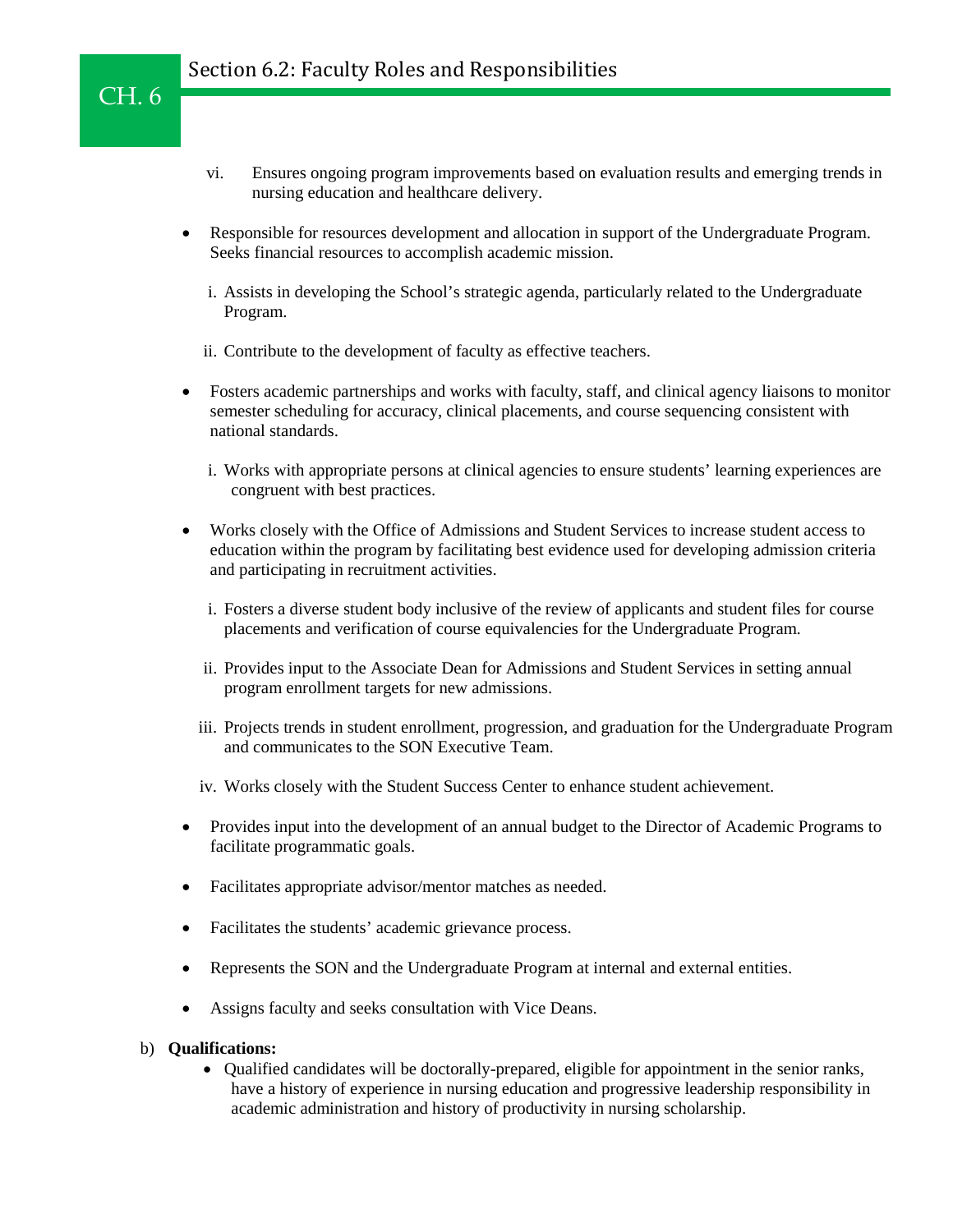# 4. **Director, Academic Assessment and Compliance**

a) **Duties:**

CH. 6

- Executes and administers the research, collection, and verification of data that is used by the executive management team for long-range planning decisions.
- Coordinates and submits all substantive change notifications and/or approvals for SON programs with CCNE, Board of Nursing, UT System, THECB, and SACSCOC.
- Tracks status of all accreditation reports, substantive change notifications and approvals.
- Maintain accreditation program data and files. Coordinate with the Dean, Associate Deans, Vice-Deans, faculty and staff to ensure collection of assessment data and facilitate the use of data for improvement and in the successful integration of data analysis and strategic planning.
- Plan, organize and facilitate visits and reviews by external regulators for the SON and its programs. Participate in institutional, school, advisory, and program/institutional committee meetings, campus activities, and represent the SON across the institution.

### **b) Qualifications**

• Master's Degree in related field, with eight years of progressively responsible experience in college and university institutional research.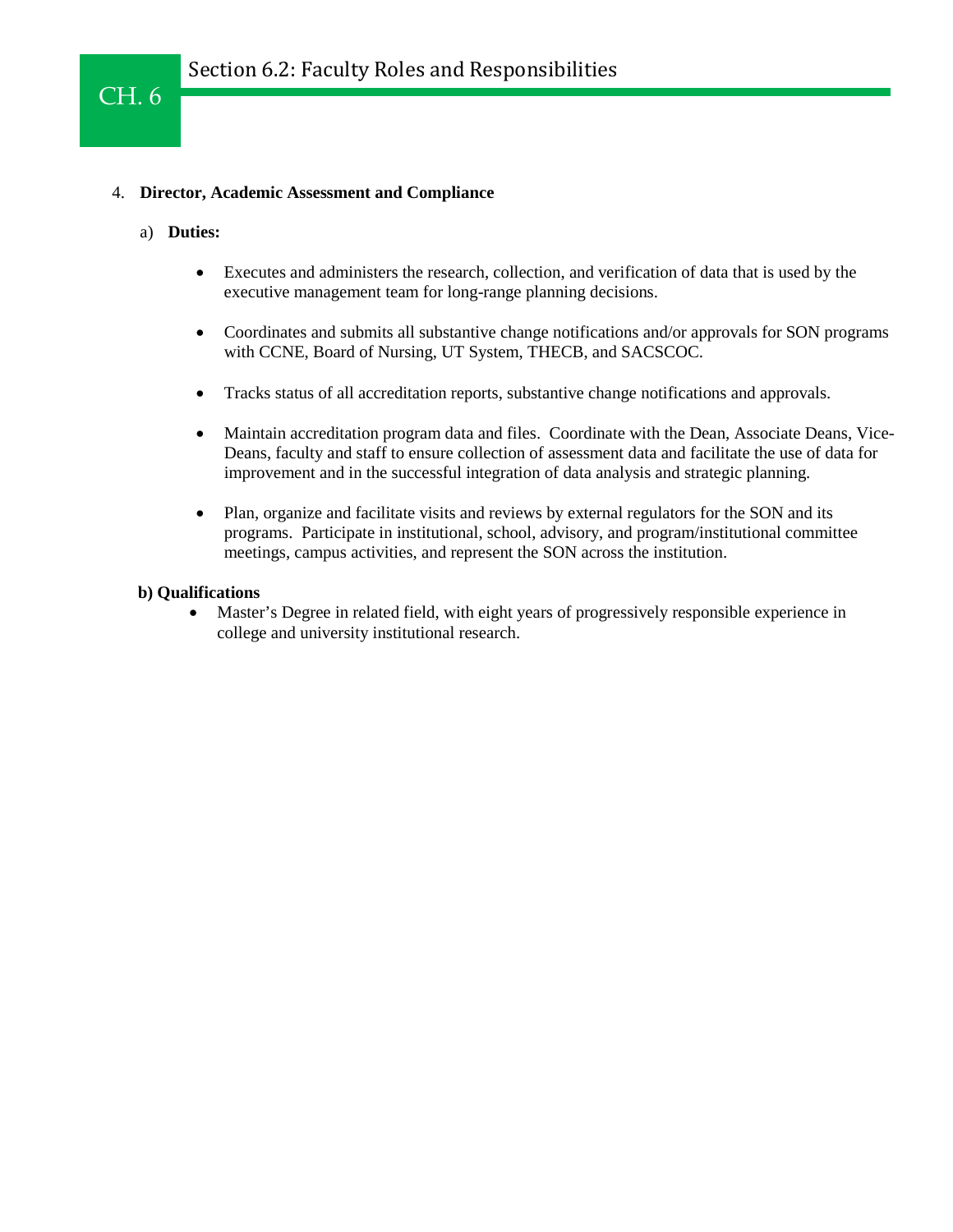# 5. **Evaluation Specialist**

- a) **Duties:**
	- Manage and launch semester course evaluations and exit and alumni surveys. Provide orientation to students and staff regarding the course evaluations.
	- Maintains records of student's demographic, course evaluations, learning outcomes, employment status, pass rates and certification rates.
	- Gathers data, creates tables, and charts to provide for surveys and reports to appropriate agencies both external and internal.
	- Works closely with Director, Academic Assessment and Compliance to provide assistance and data for reports.

# CH. 6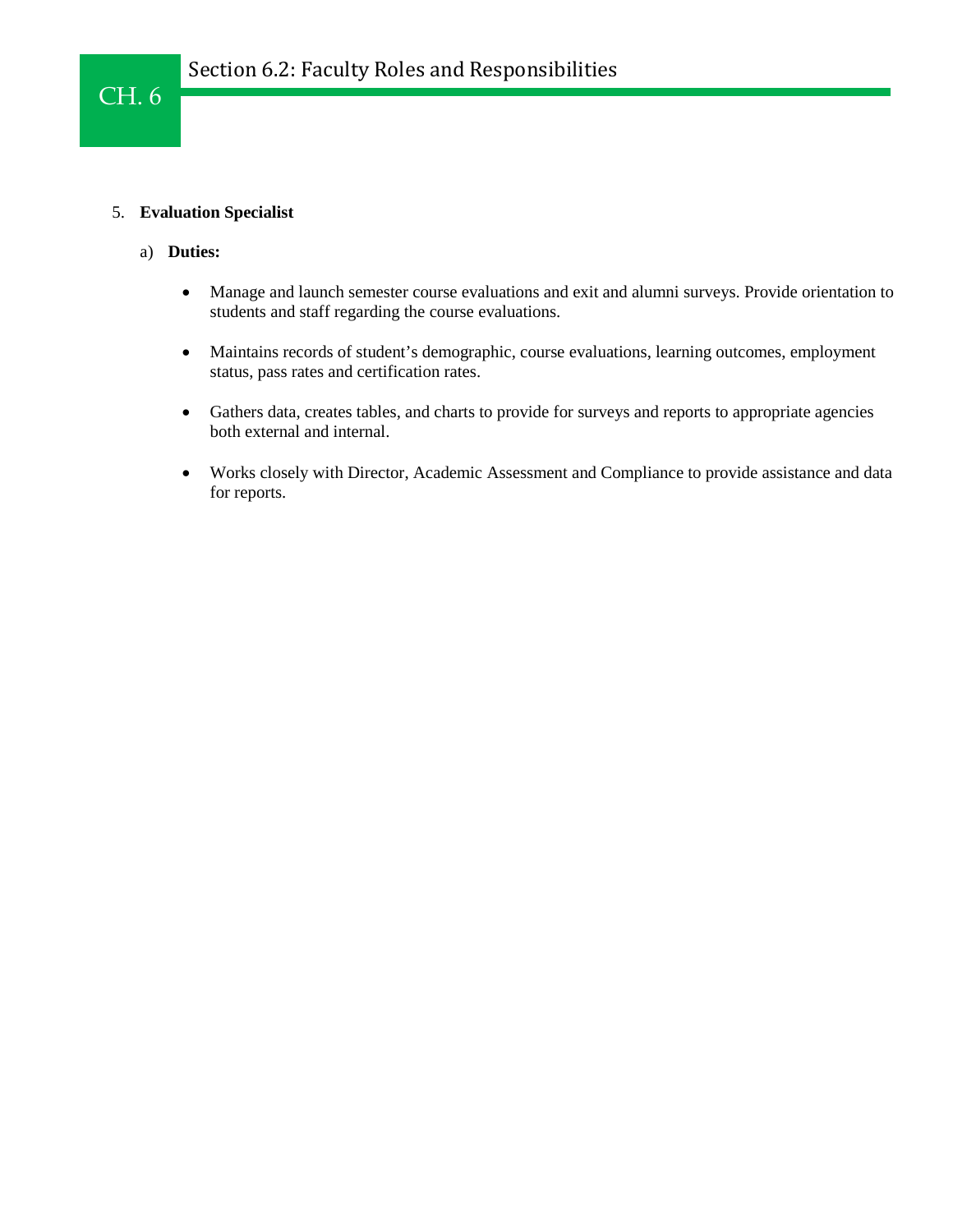# 6. **Administrative Assistant-Senior**

a) **Duties:**

CH. 6

- Greets individuals in person and on telephone, for the Office for Academic Affairs.
- Prepares requisitions for supplies and travel sponsored by Office for Academic Affairs.
- Prepares undergraduate letters for Dean's List each semester.
- Provides support for the SON Simulation Advisory Council as assigned minute taker.
- Distribution of the SON mail on a rotating basis.
- Prepare new student electronic files.

# b) **Qualifications:**

• Associate degree with five years' experience, or high school diploma or GED with seven years related experience.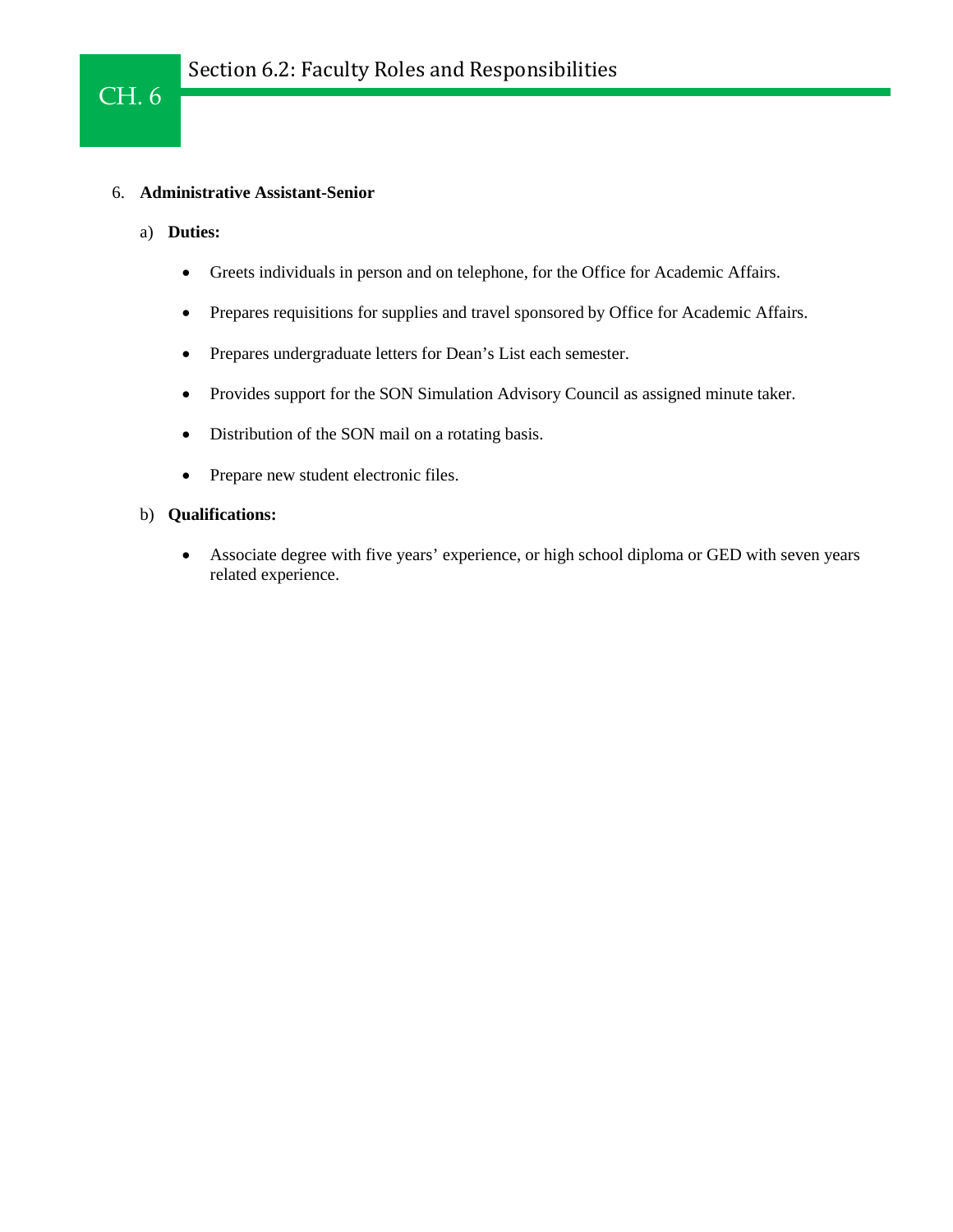# 7. **Program Coordinators**

- a) **Duties:**
	- Coordination and advisement of students regarding their program plans and degree requirements, utilizing data files and spreadsheets, and provide assistance with academic progression and graduation activities.
	- Update and maintain student handbook, preceptor handbook, and assist with catalog revisions.
	- Data entry, maintain student files, and provide support and manage multiple platforms utilized by the SON.
	- Process affidavits for eligibility to sit for licensure and certification examinations.
	- Provide support for the SON COUS and COGS committees as assigned minute takers. Assist the Associate Deans for Undergraduate and Graduate Studies.
	- Maintain and update course schedules.
	- Assisting in proctoring process.
	- Maintain syllabus tool.
	- Manage requests for academic room scheduling.

### **b) Qualifications:**

• Bachelor's degree in Education, or related field, with three years of related experience.

# CH. 6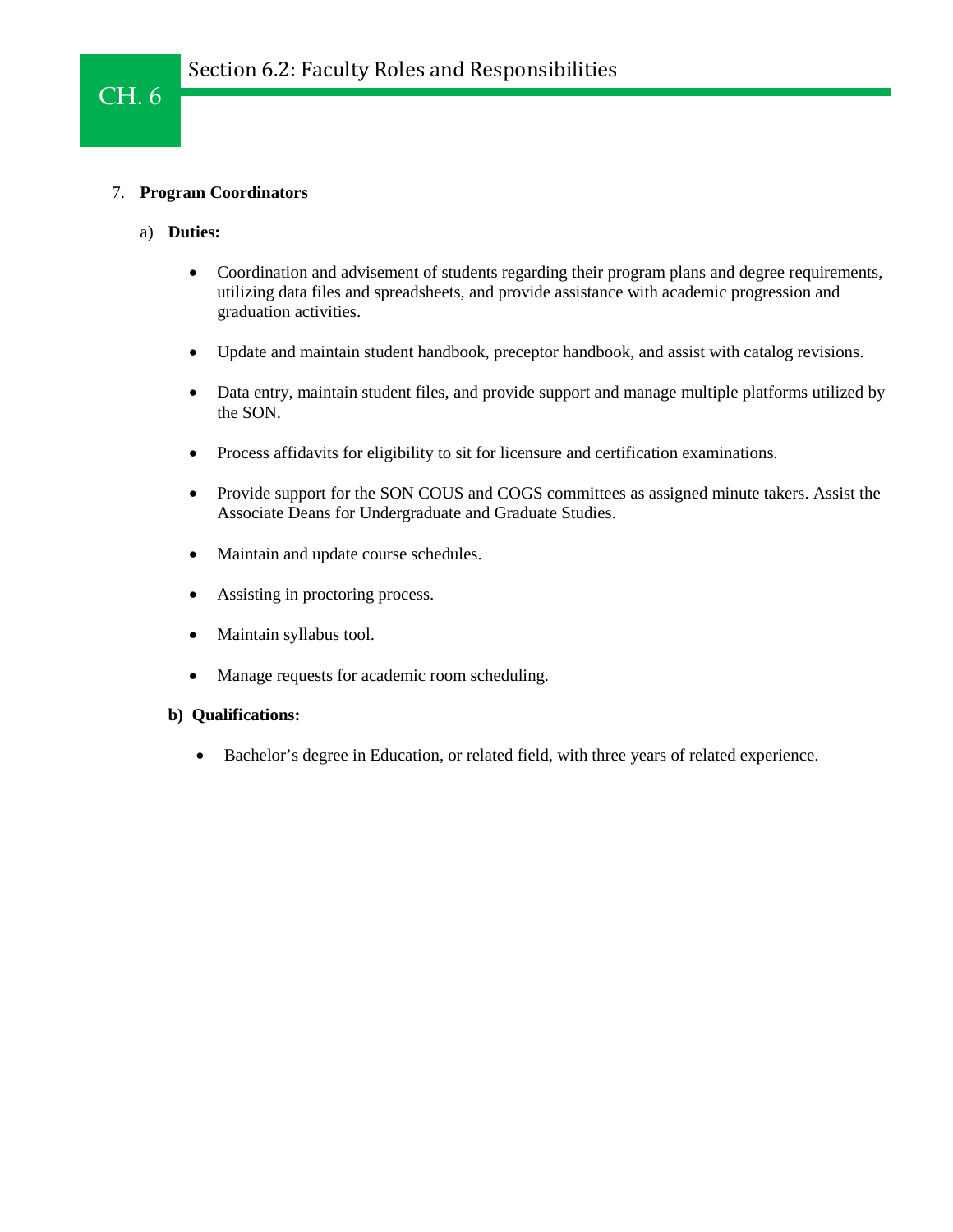## 8. **Clinical Liaisons**

### a) **Duties:**

CH. 6

- Coordinates clinical placements for SON UG and GRAD students in clinical courses.
- Coordinates memorandum of understanding contracts with each clinical agency, individual preceptors, and health care providers.
- Assures compliance with State, Federal and Local regulations. Presents a plan of clinical experiences to each clinical agency for each student placement.
- Coordinates communication with all clinical providers. Seeks leads for new clinical placement and assess new clinical placement opportunities.

### b) **Qualifications:**

• Bachelor's degree in Nursing, with two years of professional nursing experience, and a current Texas RN license.